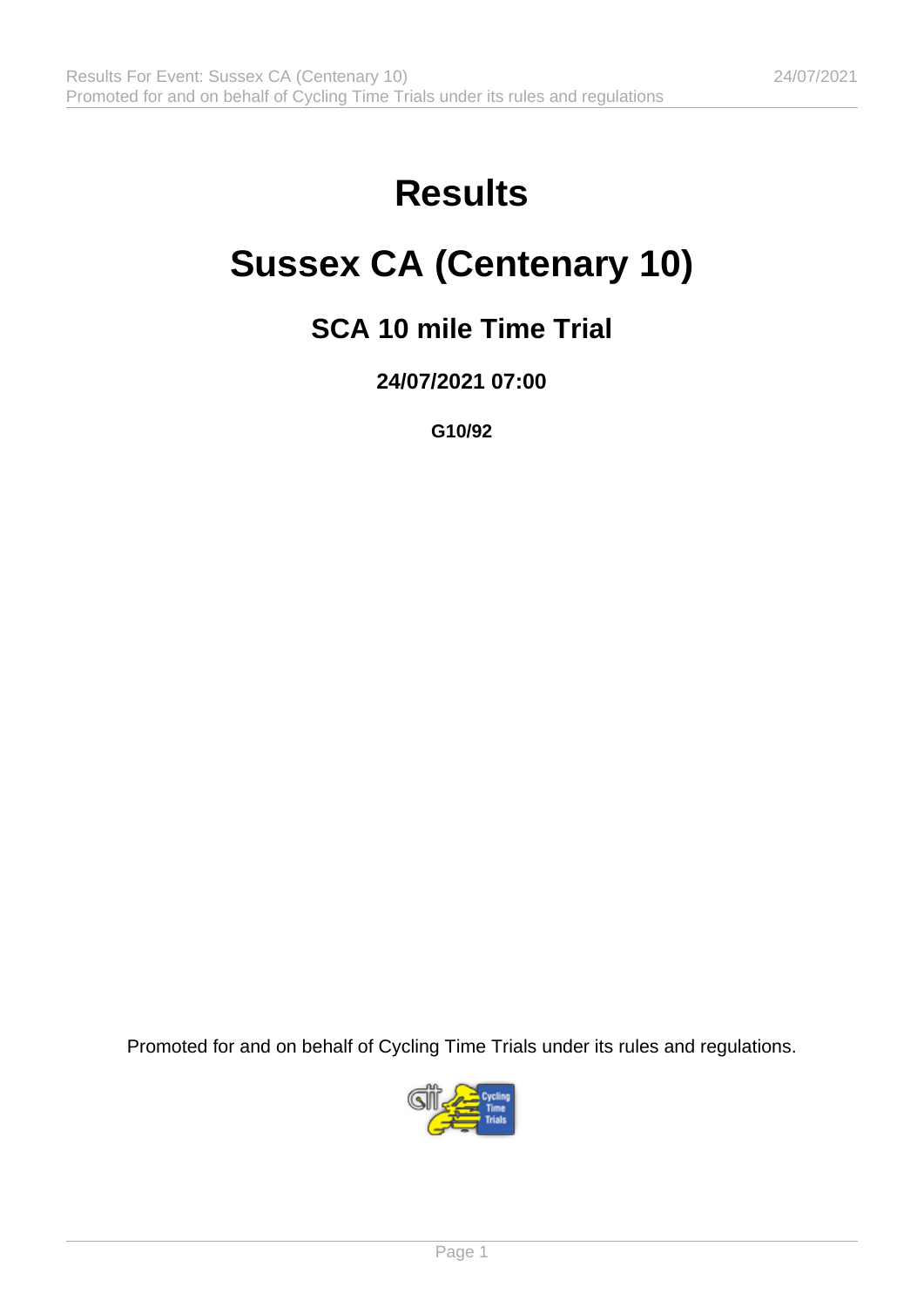Thank you to all Officials and Marshalls who came out early on a Saturday morning expecting rain and actually kept dry!

### **Timekeepers**

Start: Paul Tunnel

Finish: Richard Meed

#### **Marshals**

Dave Dallimore, Dave and Beryl Dalziel, Colin Tamon, Geoff Ericson, Les Hammond, John Awcock

#### **Awards**

Ist Male: Jack Allison, 2nd Male: Mark Smith, 3rd Male: Andy Critchlow

1st Female: Jennifer George, 2nd Female: Bethan Male, 3rd Female: Delyth Williams

- Fastest age 55-60yrs: Paul Thatcher
- Fastest age 61-65 years: Mike Boyce
- Fastest age 66 70 years: Clive Jackson

Fastest age 71-75yrs: Robin Johnson

#### Fastest age 76 - 80 yrs: Alan Robinson

Team of three 1st: Brighton Mitre CC (Paul Thatcher, Jack Smith & John Marinko)

Team of three 2nd: Neighbourhood Brighton CC (Edd Saunders, Bethan Male & Jen Simpson)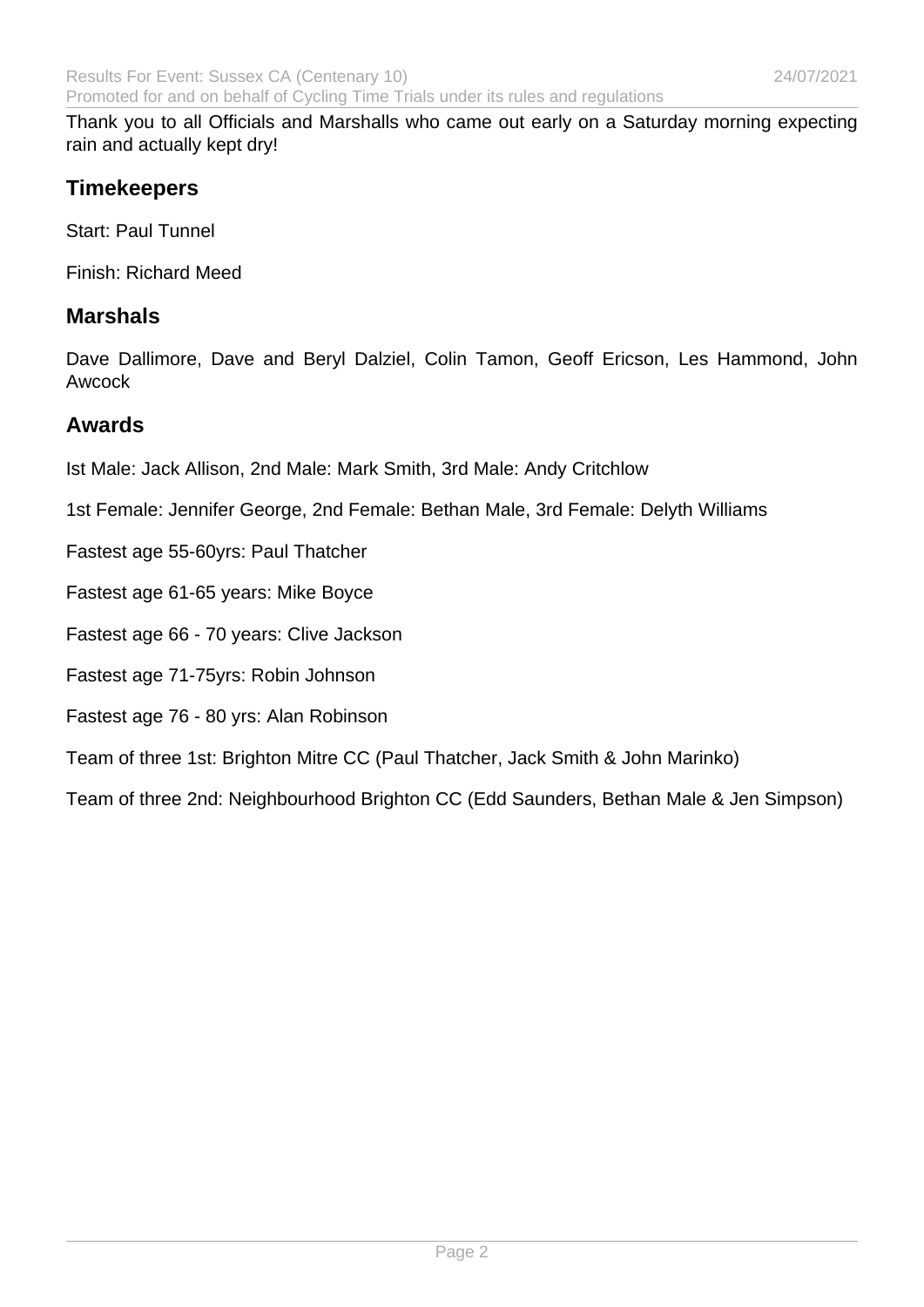Results For Event: Sussex CA (Centenary 10)  $24/07/2021$ Promoted for and on behalf of Cycling Time Trials under its rules and regulations

| Position | First<br>Name    | Last Name        | Gender | Category | Club                                | Time  | Avg.<br>Speed        | Points  |
|----------|------------------|------------------|--------|----------|-------------------------------------|-------|----------------------|---------|
| 11       | Jack             | <b>Allison</b>   | Male   | Senior   | G.S. Henley                         | 21:25 | 28.016<br>Mph        | 150     |
| 2        | <b>Mark</b>      | <b>Smith</b>     | Male   | Vet      | <b>Crawley Wheelers</b>             | 22:08 | 27.108<br>Mph        | 145.455 |
| 3        | Andy             | <b>Critchlow</b> | Male   | Vet      | Norwood Paragon CC 22:10            |       | 27.068<br>Mph        | 140.909 |
| 4        | Paul             | <b>Newsome</b>   | Male   | Senior   | Project 51                          | 22:37 | 26.529<br>Mph        | 136.364 |
| 5        | <b>Mark</b>      | <b>Bashford</b>  | Male   | Senior   | <b>East Grinstead CC</b>            | 22:44 | 26.393<br>Mph        | 131.818 |
| 6        | Joe              | <b>Benians</b>   | Male   | Senior   | Lewes Wanderers CC 22:59            |       | 26.106<br>Mph        | 127.273 |
| 6        | Jennifer         | George           | Female | Senior   | The Independent<br>Pedaler - Nopinz | 22:59 | 26.106<br>Mph        | 127.273 |
| 8        | <b>Steven</b>    | <b>Kane</b>      | Male   | Senior   | Team TMC                            | 23:16 | 25.788<br>Mph        | 118.182 |
| 9        | Lewis            | <b>Reeves</b>    | Male   | Senior   | Horsham Cycling                     | 23:28 | 25.568<br>Mph        | 113.636 |
| 10       | Paul             | <b>Thatcher</b>  | Male   | Vet      | <b>Brighton Mitre CC</b>            | 23:31 | 25.514<br>Mph        | 109.091 |
| 11       | James            | Amy              | Male   | Vet      | Casp Cycling Club                   | 23:39 | 25.37<br>Mph         | 104.545 |
| 12       | <b>Stuart</b>    | <b>Stow</b>      | Male   | Vet      | Twickenham CC                       | 23:57 | 25.052<br>Mph        | 100     |
| 13       | James            | Ryan             | Male   | Vet      | Team TMC                            | 24:00 | 25 Mph               | 95.455  |
| 14       | Jack             | <b>Smith</b>     | Male   | Senior   | <b>Brighton Mitre CC</b>            | 24:05 | 24.913<br>Mph        | 90.909  |
| 15       | Paul             | <b>McDaid</b>    | Male   | Vet      | CC Bexley                           | 24:24 | 24.59<br>Mph         | 86.364  |
| 16       | <b>Christian</b> | Yates            | Male   | Vet      | <b>East Grinstead CC</b>            | 24:37 | 24.374<br>Mph        | 81.818  |
| 17       | Edd              | <b>Saunders</b>  | Male   | Senior   | Neighbourhood<br><b>Brighton CC</b> | 24:56 | 24.064<br><b>Mph</b> | 77.273  |
| 18       | John             | <b>Marinko</b>   | Male   | Vet      | <b>Brighton Mitre CC</b>            | 25:04 | 23.936<br>Mph        | 72.727  |
| 19       | <b>Bethan</b>    | <b>Male</b>      | Female | Senior   | Neighbourhood<br><b>Brighton CC</b> | 25:37 | 23.422<br>Mph        | 68.182  |
| 20       | <b>Mark</b>      | <b>Thomas</b>    | Male   | Vet      | <b>Bigfoot CC</b>                   | 25:46 | 23.286<br>Mph        | 63.636  |
| 21       | <b>Andrew</b>    | Gibson           | Male   | Vet      | Gravesend CC                        | 25:59 | 23.092<br>Mph        | 59.091  |
| 22       | Colin            | Gray             | Male   | Vet      | Norwood Paragon CC 26:38            |       | 22.528<br>Mph        | 54.545  |
| 23       | <b>Delyth</b>    | <b>Williams</b>  | Female | Senior   | Dulwich Paragon CC                  | 26:52 | 22.332<br>Mph        | 50      |
| 24       | Jen              | <b>Simpson</b>   | Female | Senior   | Neighbourhood<br><b>Brighton CC</b> | 27:10 | 22.086<br>Mph        | 45.455  |
| 25       | <b>David</b>     | <b>Hodsman</b>   | Male   | Senior   | Dulwich Paragon CC                  | 27:11 | 22.072<br>Mph        | 40.909  |